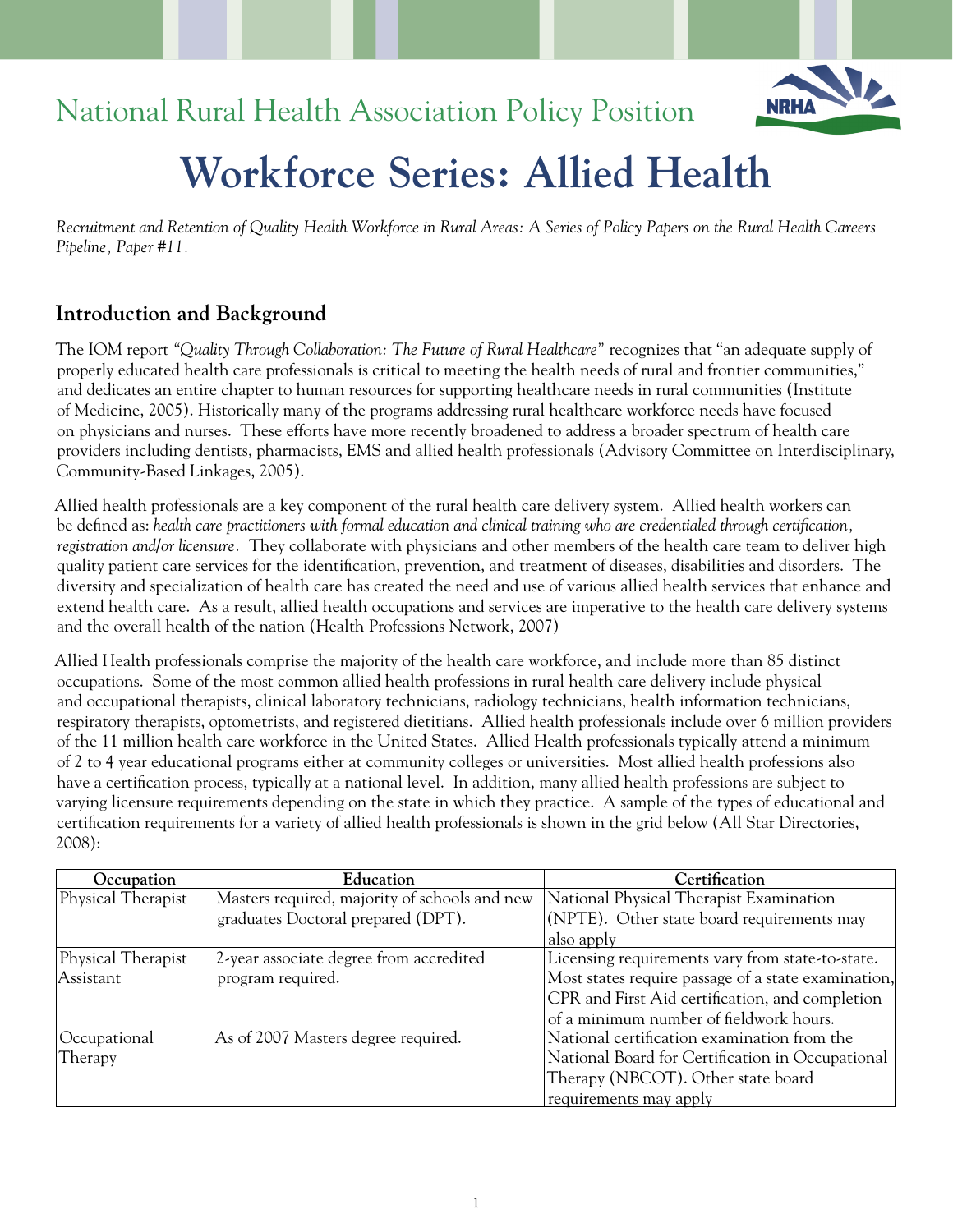| Respiratory<br>Therapists                                | 2-year associate's degree or 4-year bachelor's<br>degree programs.<br>Most respiratory therapists obtain a four-year<br>or higher degree from an accredited institution<br>However, there are associate's degree and<br>certificate programs that can get you started.<br>All states, except Alaska and Hawaii, require<br>respiratory therapists to obtain a license in<br>order to practice.                                                                              | National exam to become a Certified Respiratory<br>Therapist (CRT). After passing this exam, you<br>can decide to sit for two additional tests to<br>become a Registered Respiratory Therapist<br>$(RRT)$ .                                                                                                                                                                                                                                                             |
|----------------------------------------------------------|-----------------------------------------------------------------------------------------------------------------------------------------------------------------------------------------------------------------------------------------------------------------------------------------------------------------------------------------------------------------------------------------------------------------------------------------------------------------------------|-------------------------------------------------------------------------------------------------------------------------------------------------------------------------------------------------------------------------------------------------------------------------------------------------------------------------------------------------------------------------------------------------------------------------------------------------------------------------|
| Clinical Laboratory<br>Scientist/Medical<br>Technologist | Four-year bachelor's degree program in<br>Medical Technology or Clinical Laboratory<br>Science.                                                                                                                                                                                                                                                                                                                                                                             | Clinical laboratory scientists must pass a<br>national certification examination given by<br>The American Society for Clinical Pathology<br>(ASCP), the National Credentialing Agency<br>for Laboratory Personnel (NCA), American<br>Medical Technologists (AMT), or the American<br>Association of Bioanalysts (AAB).                                                                                                                                                  |
|                                                          |                                                                                                                                                                                                                                                                                                                                                                                                                                                                             | California, Florida, Georgia, Hawaii, Louisiana,<br>Montana, Nevada, North Dakota, Rhode Island,<br>Tennessee, and West Virginia all require licensure<br>of individuals. Other states require licensure of<br>clinical laboratories.                                                                                                                                                                                                                                   |
| Technician                                               | Medical Records/HIT   Medical records and health information<br>technicians entering the field usually have<br>an associate degree from a career college or<br>community college.<br>Experienced technicians may specialize in<br>coding, particularly Medicare coding, or in<br>cancer registry. Most coding and registry skills<br>are learned on the job. Some schools offer<br>certificates in coding as part of the associate<br>degree program for health information | Most employers prefer to hire Registered Health<br>Information Technicians (RHIT) or Registered<br>Health Information Administrators (RHIA),<br>who must pass a written examination offered by<br>the American Health Information Management<br>Association (AHIMA).<br>To take the examination, a person must graduate<br>from a 2-year associate degree program accredited<br>by the Commission on Accreditation for Health<br>Informatics and Information Management |
| Radiologic<br>Technologists                              | technicians.<br>Radiologic technician program options<br>include:<br>- 1-year certificate or diploma<br>- 2-year associate's degree<br>- 4-year bachelor's degree<br>Upon completion of an associate degree,<br>opportunities exist to continue education<br>and obtain a bachelor's degree. A bachelor's<br>or master's degree in one of the radiologic<br>technologies is desirable for supervisory,<br>administrative, or teaching positions.                            | Education (CAHIIM).<br>In 2005, 38 states required radiologic<br>technologists and technicians to be certified.<br>Graduation from an accredited program in<br>medical radiography or radiologic sciences<br>satisfies academic eligibility to apply to take the<br>national certifying examination given by the<br>American Registry of Radiologic Technologists<br>$(ARRT)$ .                                                                                         |
| Dietician/<br>Nutritionists                              | Dietitian qualifications are a 4 year degree<br>in dietetics or nutrition with a 9 - 12 month<br>internship or completion of a coordinated<br>undergraduate program that combines<br>classroom and clinical experience.                                                                                                                                                                                                                                                     | Most states require licensure or certification. The<br>Commission on Dietetic Registration (CDR)<br>offers national certification and testing which<br>earns dietitians the title Registered Dietitian<br>$(RD)$ .                                                                                                                                                                                                                                                      |

The wide variety in the type of professional services needed and scope of training required to provide the spectrum of care is one of the challenges rural communities face when working to address workforce needs for allied health services. There are over 1,000 educational programs for Allied Health professionals nationally, which enroll over 30,000 students annually. Many allied health careers are also among the fastest growing professions (Bureau of Labor Statistics, 2006).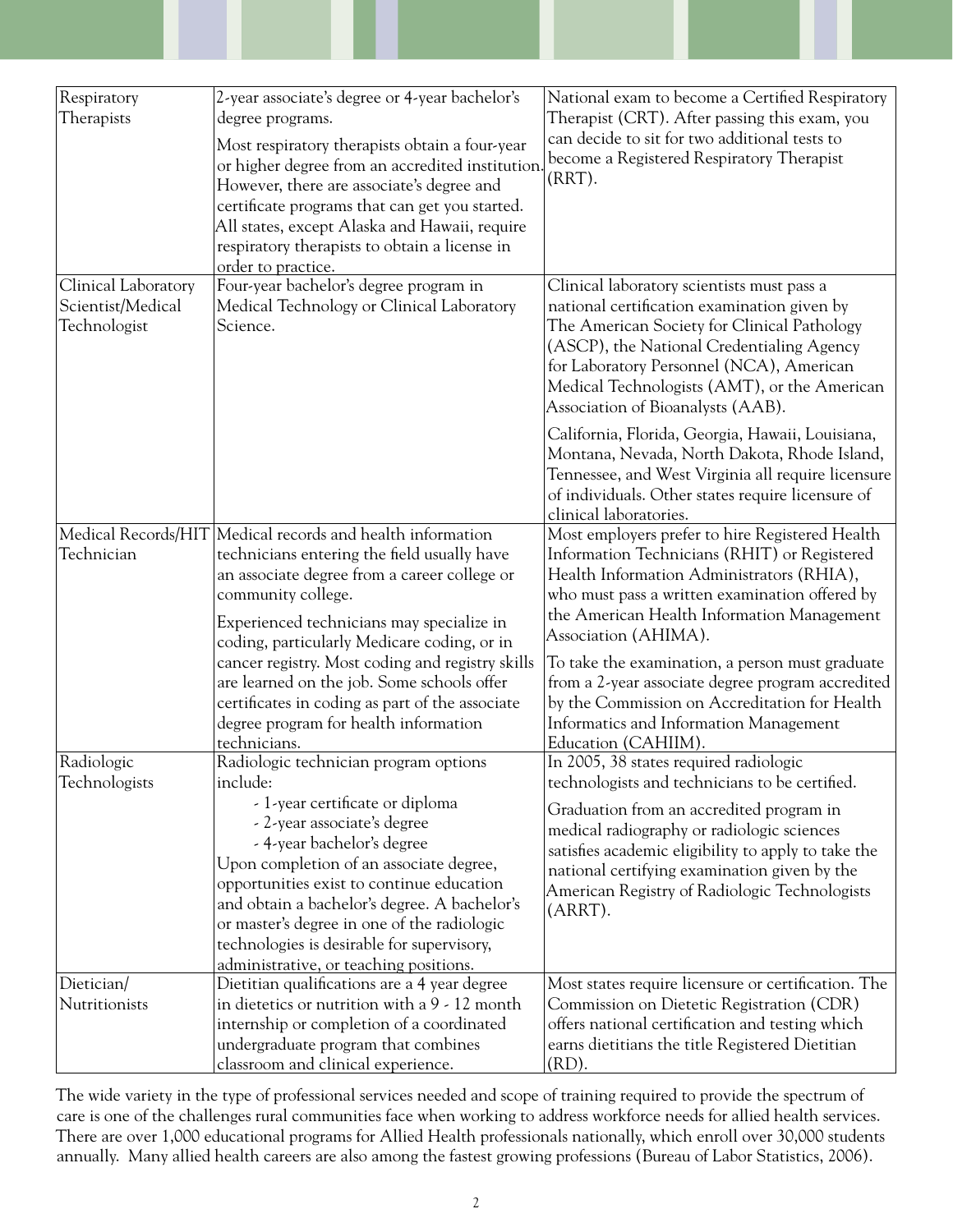Although it is common knowledge that rural health care facilities face challenges in attracting and retaining qualified professionals to meet their allied health needs, consistent data regarding workforce shortages for allied health professions in rural communities is not readily available (Mueller, K.J., 2003).

#### **Issues**

#### *Lack of Allied Health Workforce Data*

Rural shortages of certain health care providers, such as physician, nurses, nurse practitioners, physicians, dentists, and mental health care providers are typically well documented. However, despite the fact that similar rural shortages in allied health are commonly acknowledged, consistent data is unavailable at the national or state levels to quantify the issues. Studies measuring outcomes of inclusion of allied health in the patient care process are limited and discipline specific. This further limits knowledge related to the impact of allied health as a member of the health care team. Federal funding under for the Title VII Health Professions Workforce Information and Analysis program, which supports the compilation and analysis of data on the nation's health workforce, was eliminated in FY 2006, further hampering efforts to evaluate and access aggregate workforce issues for allied health.

#### *Varying Practice Regulations, Requirements and Reimbursement*

The role of each allied health discipline differs based on the regulations governing the practice of that particular discipline which is often individualized to each state. Entry into practice of each discipline may also be varied. Practice can also be regulated based on referrals of health care providers and consideration of insurance reimbursement. The presence of allied health often depends of the value of the service by the population and by the providers.

The diversity and specialization of health care has created the need and use of various allied health services that enhance and extend the delivery of health care. Outcomes based reimbursement depends on using what ever possible to help the population achieve better health and decreased relapse and hospitalizations. Standards of care are uniform regardless of rural or urban setting, and providers are held to that standard regardless of resources available. Appropriate levels of service may not always be possible due to the lack of allied health resources, and fear of legal recourse could prevent providers from practicing in rural areas due to the lack of allied health services.

Rural and frontier areas have significant health care professional shortage areas which directly impact the development of collaboration and use of allied health care professionals. When providers are not available to order the services, the services cannot be performed regardless of the need. Recruitment and retention of allied health care decreases when health care providers leave due to financial and reimbursement issues.

Rural areas have experienced declines in available health care providers and subsequently, allied health services which are provider driven also have diminished in rural areas. Relocation of allied health providers can also be difficult when spousal employment is needed and specialized jobs are sparse. Rural areas have a high number of Medicaid and Medicare populations which may limit income for the allied health provider. State policy is varied in every state and with every discipline. Facilities that are needed to house the discipline, such as physical therapy, also may not be available.

#### *Access to education and training programs*

Access to education and training for allied health professionals can be difficult, even though many courses are now available online. Universities provide interactive class via the web and have electronic means of testing and receiving/ grading paper work. Many rural areas do not have an internet carrier that has the speed to support institutional programs that house the classes. This reduces the opportunity to train willing individuals already living in rural communities to gain the skills and certification to provide services. The availability of rural internship and/or practicum opportunities can also be limited, and having enough faculty to support training programs in rural areas adds an additional challenge. Once in practice, network support for collaboration of allied health professions can be sparse, leading to frequent on-call schedules. Professional support may not be available for isolated rural providers making practice in more urban areas a more attractive option.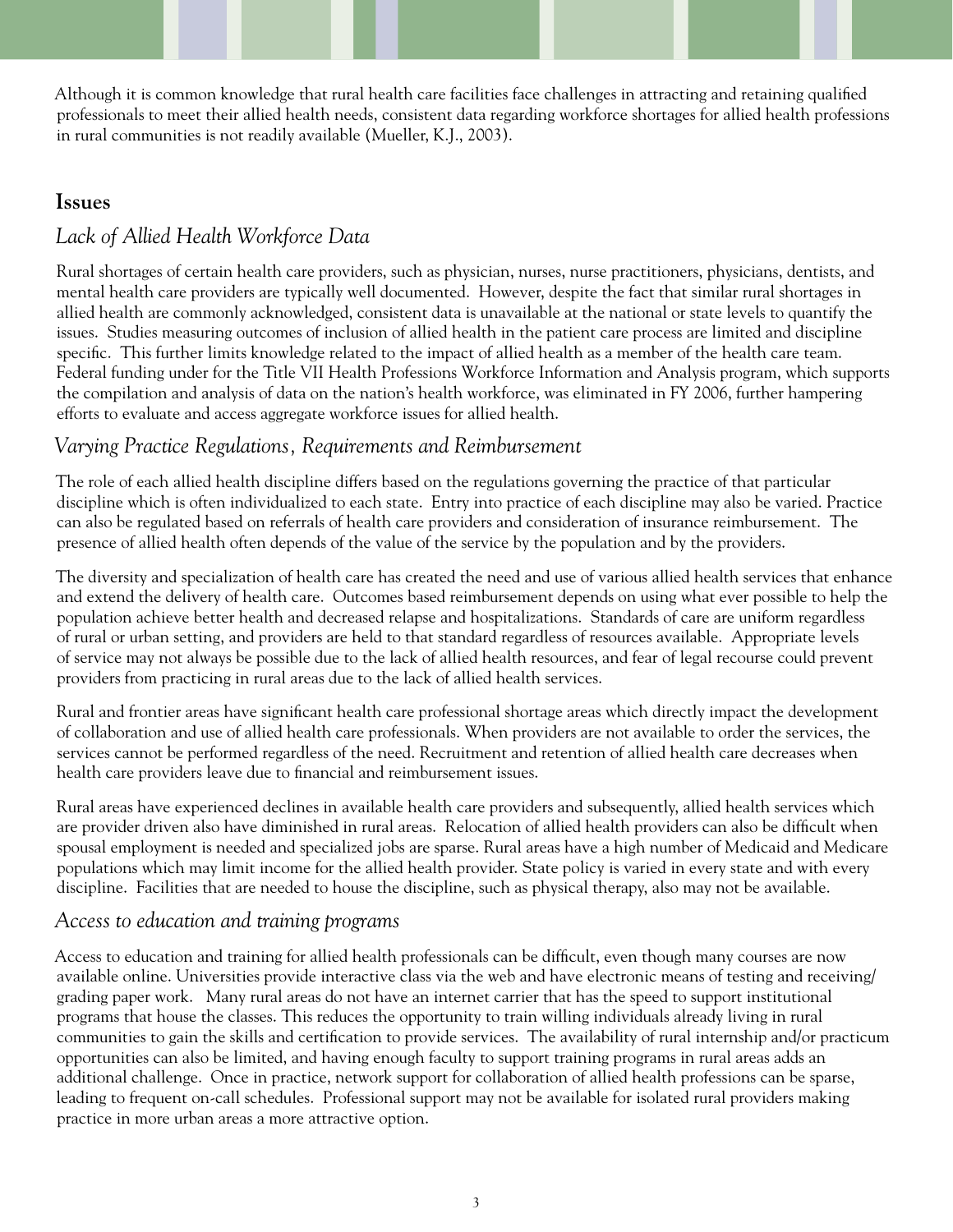## **Strategies**

The solution to improving and restoring health to rural and frontier areas is multi-factorial and requires actions at every level as a partnership. Rural and frontier community members deserve the same access to health care as individuals in urban areas, including services from a team of professionals of which allied health is an imperative part. A team approach of educational institutions, health care providers and local, state, and federal government is needed to address the challenges in recruiting and retaining the necessary allied health professionals in rural communities. Examples of potential strategies to address the Allied Health workforce pipeline are listed below:

#### *Educational Institutions*

- Develop innovative interdisciplinary training programs to accommodate workforce needs in rural areas.
- Make training programs more assessable by using information technology or developing regionalized access points.
- Recruit from vo-technical programs, and give credit for high school programs.
- Expand health related educational courses offered that begin in high school that transfer to the college level.
- Enhance student recruitment programs to encourage health occupations.
- Engage in welfare to work programs and offer tuition waivers for those trying to establish a work career.
- Advertise programs through the media to attract potential students of all ages and offer programs to acclimate older students to the educational process.
- Provide resources and support for allied health students to ask questions, or seek advice and peer support.
- Increase the number of faculty available to support the demand for training health professions students.
- Enhance and expand the availability of clinical training sites in rural settings.

#### *Rural Health Facilities*

- Partner with educational institutions to develop programs that will allow students to continue current employment and family responsibilities while enhancing their careers.
- Develop career ladder training programs.
- Recruit professionals that could provide clinical training for potential students.
- Collaborate with local and state education agencies to expose elementary, junior high and high school students into health professional programs and careers.
- Work with State High School educational agencies to develop vocational educational opportunities as an entry to allied health careers.
- Partner with local economic development to create local opportunities. Search for links outside the realm of health care. Attach needs to economic growth and meet with industries and business that have not linked with health care previously.
- Enhance retention activities and increased opportunities to maintain Allied Health Professionals currently employed.
- Partner with local Foundations and businesses to offer tuition reimbursement and loan repayment incentives.

#### *States*

- Offer financial incentives to encourage allied health professionals to locate in rural underserved areas in the state. These incentives could include scholarships, loan repayment programs and tuition waivers to students from areas that lack in specific allied health professionals.
- Develop formal programs to ensure an adequate healthcare workforce, to include training, recruitment and retention.
- Support funding at the university level to enhance the availability of clinical instructors.
- Provide capital resources necessary to fund distance education programs.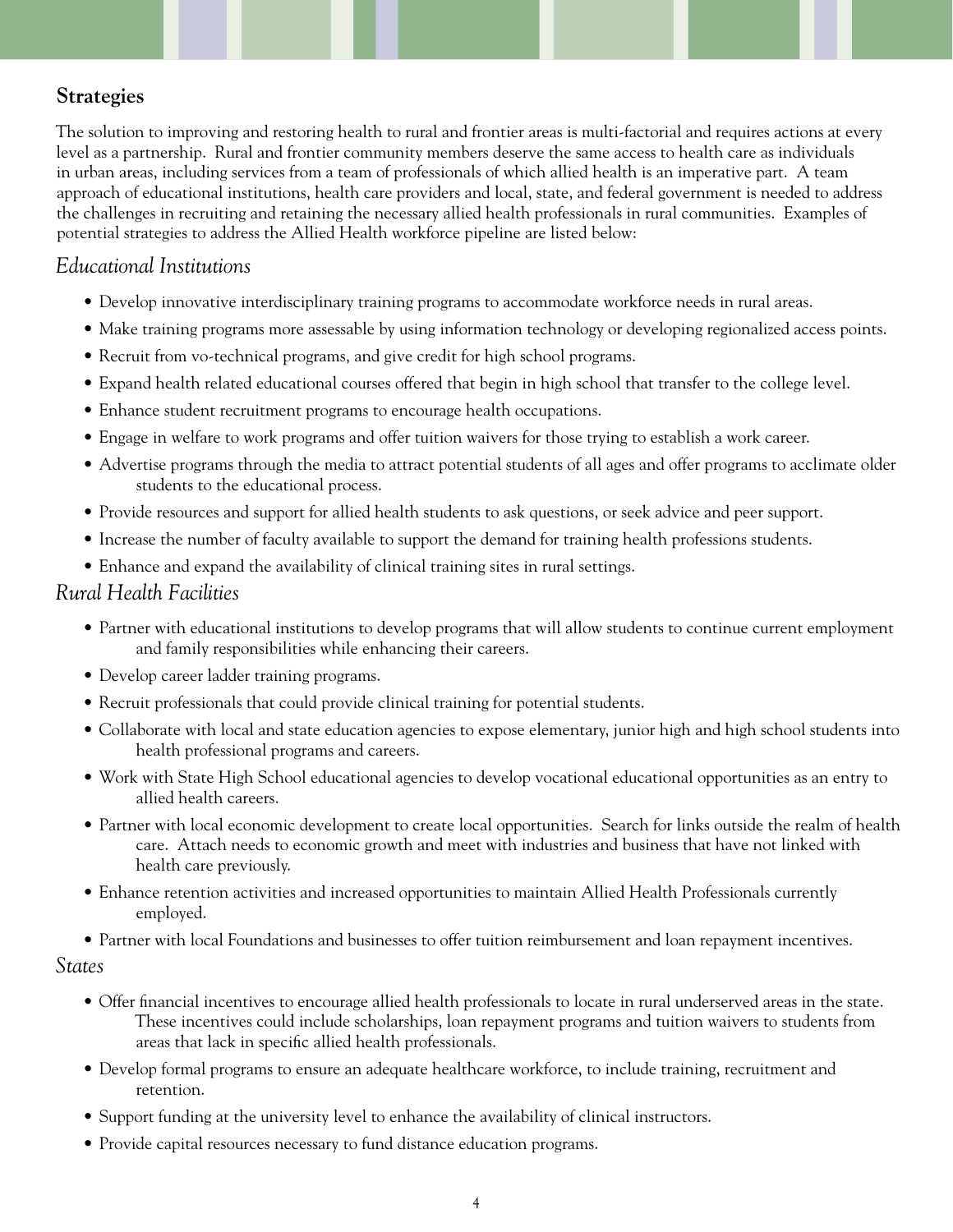- Develop statewide career ladder training programs through campus and distance learning options.
- Promote practice parameters that are national to reduce licensure problems with recruiting from other states.
- Support programs that link educational facilities and rural areas.
- Offer tax breaks to allied health professionals that practice in underserved areas, return to school for education that will fill needs and vacancies in these areas.
- Offer tax breaks to institutions that financially support training and recruitment of needed allied health care professionals to their area.
- Support the delivery and reimbursement of allied health via telemedicine.
- Develop formal Workforce Tracking Programs to collect and analyze allied health workforce trends and opportunities.
- Require public service providers who provide or could provide high speed internet to cover all of the state and offer incentives for those who extend into rural areas.

#### *Congress*

- Reauthorize and increase funding for Title VII and VIII to support workforce development programs.
- Promote universal licensing and practice parameters of allied health to simplify requirement from state to state.
- Increase funding and grants available for the recruitment and retention of allied health professionals to the rural areas.
- Provide personal tax breaks for health care professional that practice in rural and underserved areas.
- Promote and fund research that evaluates the impact of allied health in rural areas as compared to urban areas that have these resources available.

## **Recommendations**

The Institute of Medicine outlined key strategies and findings relating to rural healthcare workforce issues in their 2005 report *Quality Through Collaboration (see below).* The NRHA endorses the following recommendations aligning with the IOM report with a focus on allied health professionals:''

## *IOM Recommendation*

*To target workforce training programs most effectively, federal, state, and local governments need better information on the current supply and types of health professionals. Data that would be particularly useful include the numbers of providers and provider hours of clinical practice, practice specialties, and sites of service. Financial and policy incentives at the federal and state levels could be put in place to facilitate the gathering, analysis, and retention of health professions workforce data that are comparable across states.*

## **Allied Health Application**

Although most states have some availability of workforce data on physicians and nursing professions. There is a particular lack of workforce data regarding allied health professions. What data is available is frequently inconsistent or not comparable from state to state. Financial and policy incentives for development of workforce data centers and increased health care workforce data development need to include a focus on allied health professions to best target programs and incentives in the workforce pipeline for this broader scope of health care professional.

## *IOM Recommendation*

*Congress should provide appropriate resources to the Health Resources and Services Administration to expand experientially based workforce training programs in rural areas to ensure that all health care professionals master the core competencies of providing patient-centered care, working in interdisciplinary teams, employing evidence-based practice, applying quality improvement, and utilizing informatics. These competencies are relevant to the many discipline-specific and multidisciplinary programs supported under Titles VII and VIII of the Public Health Service Act.*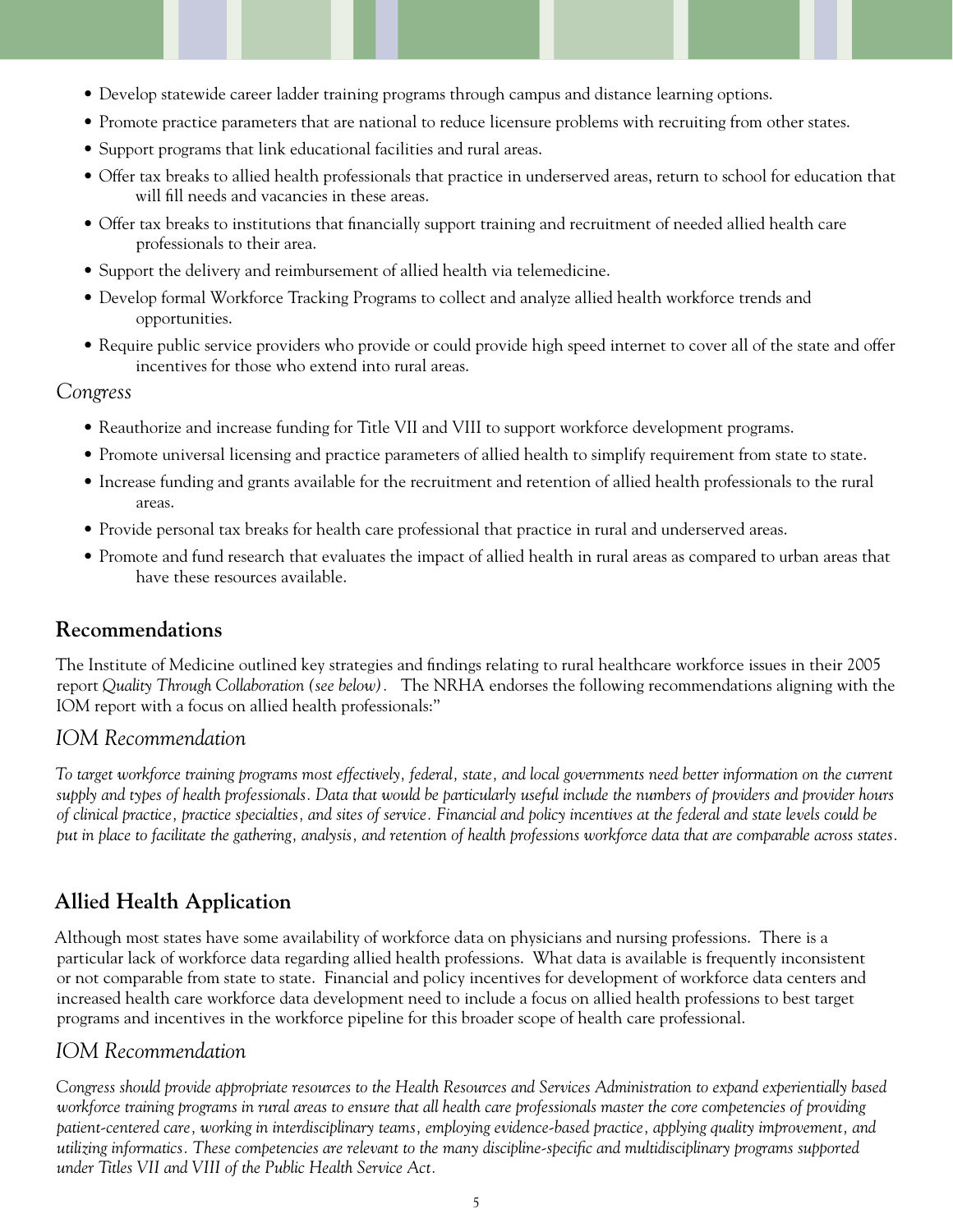## **Allied Health Application**

Title VII funding is a key resource to ensuring an adequate allied health workforce in rural communities. Title VII programs such as Area Health Education Centers (AHECs), interdisciplinary training programs, and workforce programs that recruit students from minority and underserved communities, all play a key role in the pipeline for engaging and recruiting allied health professionals. The Area Health Education Centers can also play a key role in helping engage and prepare K-12 students from rural communities with adequate educational preparation, and consideration of allied health professions as a viable career option.

#### *IOM Recommendation*

*Schools of medicine, dentistry, nursing, allied health, and public health and programs in mental and behavioral health should:*

- *Work collaboratively to establish outreach programs to rural areas to attract qualified applicants.*
- *Locate a meaningful portion of the educational experience in rural communities. Universities and 4-year colleges should expand distance learning programs and/or pursue formal arrangements with community and other colleges, including tribal and traditionally African American colleges, located in rural areas to extend the array of rural-based education options while encouraging students to pursue higher levels of education.*
- *Make greater effort to recruit faculty with experience in rural practice, and develop rural-relevant curricula addressing areas that are key to improving health and health care, including the five core competencies (i.e., providing patient-centered care, working in interdisciplinary teams, employing evidence-based practice, applying quality improvement, and utilizing informatics), the fundamentals of population health, and leadership skills.*
- *Develop rural training tracks and fellowships that (1) provide students with rotations in rural provider sites; (2) emphasize primary care practice; and (3) provide cross-training in key areas of shortage in rural communities, such as emergency and trauma care, mental health, and obstetrics.*

## **Allied Health Application**

Training programs that include an emphasis on practice opportunities in rural communities are of key importance in developing an adequate allied health workforce. In addition, many allied health profession training programs can be amenable for working adults. Incorporation of a wide variety of strategies to engage and support working adults in selecting allied health as a career option, and to support current allied health professionals in furthering their education and skills will also be critical in addressing the allied health workforce pipeline.

## **References**

Advisory Committee on Interdisciplinary, Community-Based Linkages. (2005). *Advisory committee on interdisciplinary, community-based linkages, fifth annual report to the secretary of the U.S. department of health and human services and to the congress, 2005.* Rockville, MD: HRSA, Health Resources and Services Administration. (report from 5th).

All Star Directories. (2008). *Health care careers.* Retrieved 5/1/2009, from http://www.allalliedhealthschools.com/.

Bureau of Labor Statistics. (2006). *Occupational employment and wages.* Washington, DC: U.S. Census Bureau, U.S. Department of Labor.

Health Professions Network. (2007). *Communication, consensus, and advocacy.* Reston, Virginia: Health Professions Network. Retrieved from http://www.healthpronet.org/

Institute of Medicine. (2005). *Quality through collaboration: The future of rural health* (Medical No. 2005). Washington, DC: The National Academies Press.

Mueller, K. J., Stoner, J. A., Shambaugh-Miller, M. D., Lucas, W. O., & Pol, L. G. (2003). A method for identifying